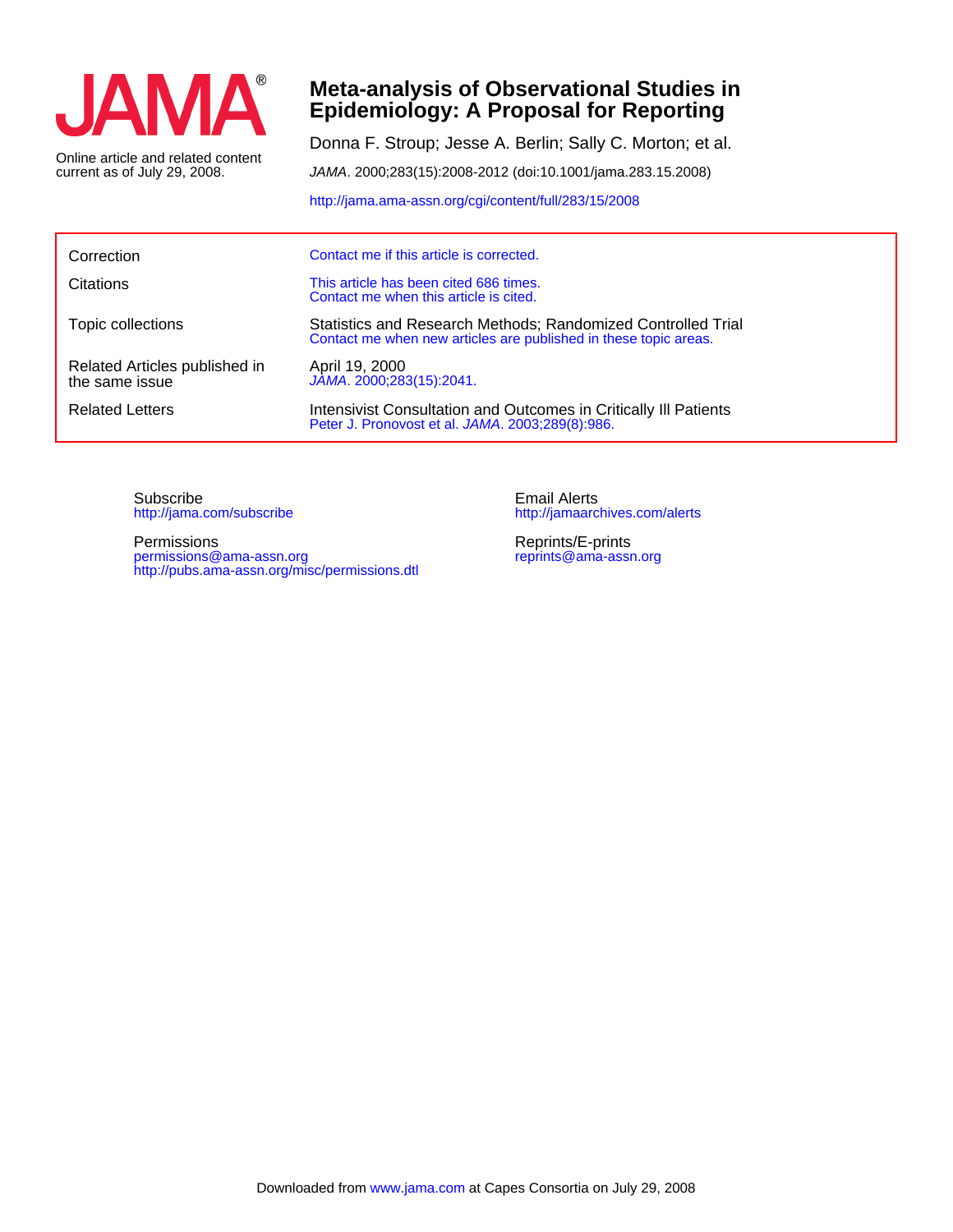# **Meta-analysis of Observational Studies in Epidemiology** A Proposal for Reporting

| Donna F. Stroup, PhD, MSc                              |  |  |
|--------------------------------------------------------|--|--|
| Jesse A. Berlin, ScD                                   |  |  |
| Sally C. Morton, PhD                                   |  |  |
| Ingram Olkin, PhD                                      |  |  |
| G. David Williamson, PhD                               |  |  |
| Drummond Rennie, MD                                    |  |  |
| David Moher, MSc                                       |  |  |
| Betsy J. Becker, PhD                                   |  |  |
| Theresa Ann Sipe, PhD                                  |  |  |
| Stephen B. Thacker, MD, MSc                            |  |  |
| for the Meta-analysis Of                               |  |  |
| Observational Studies in<br>Epidemiology (MOOSE) Group |  |  |
|                                                        |  |  |

ECAUSE OF PRESSURE FOR TIMELY<br>
and informed decisions in pub-<br>
ic health and medicine and the<br>
explosion of information in the<br>
scientific literature, research results must ECAUSE OF PRESSURE FOR TIMELY and informed decisions in public health and medicine and the explosion of information in the be synthesized to answer urgent questions.1-4 Principles of evidence-based methods to assess the effectiveness of health care interventions and set policy are cited increasingly.<sup>5</sup> Meta-analysis, a systematic approach to identifying, appraising, synthesizing, and (if appropriate) combining the results of relevant studies to arrive at conclusions about a body of research, has been applied with increasing frequency to randomized controlled trials (RCTs), which are considered to provide the strongest evidence regarding an intervention.<sup>6,7</sup>

However, in many situations randomized controlled designs are not feasible, and only data from observational

and to make recommendations to aid authors, reviewers, editors, and readers. **Participants** Twenty-seven participants were selected by a steering committee, based on expertise in clinical practice, trials, statistics, epidemiology, social sciences, and biomedical editing. Deliberations of the workshop were open to other interested scientists. Fund- $\overline{\phantom{a}}$ ing for this activity was provided by the Centers for Disease Control and Prevention.

**Evidence** We conducted a systematic review of the published literature on the conduct and reporting of meta-analyses in observational studies using MEDLINE, Educational Research Information Center (ERIC), PsycLIT, and the Current Index to Statistics. We also examined reference lists of the 32 studies retrieved and contacted experts in the field. Participants were assigned to small-group discussions on the subjects of bias, searching and abstracting, heterogeneity, study categorization, and statistical methods.

**Objective** Because of the pressure for timely, informed decisions in public health and clinical practice and the explosion of information in the scientific literature, research results must be synthesized. Meta-analyses are increasingly used to address this problem, and they often evaluate observational studies. A workshop was held in Atlanta, Ga, in April 1997, to examine the reporting of meta-analyses of observational studies

**Consensus Process** From the material presented at the workshop, the authors developed a checklist summarizing recommendations for reporting meta-analyses of observational studies. The checklist and supporting evidence were circulated to all conference attendees and additional experts. All suggestions for revisions were addressed.

**Conclusions** The proposed checklist contains specifications for reporting of metaanalyses of observational studies in epidemiology, including background, search strategy, methods, results, discussion, and conclusion. Use of the checklist should improve the usefulness of meta-analyses for authors, reviewers, editors, readers, and decision makers. An evaluation plan is suggested and research areas are explored. *JAMA. 2000;283:2008-2012* www.jama.com

studies are available.<sup>8</sup> Here, we define an observational study as an etiologic or effectiveness study using data from an existing database, a cross-sectional study, a case series, a case-control design, a design with historical controls, or a cohort design.<sup>9</sup> Observational designs may lack the experimental element of a random allocation to an intervention and rely on studies of association between changes or differences in 1 characteristic (eg, an exposure or intervention) and changes or differences in an outcome of

**Author Affiliations:** Centers for Disease Control and Prevention, Atlanta, Ga (Drs Stroup, Williamson, and Thacker); University of Pennsylvania School of Medicine, Philadelphia (Dr Berlin); RAND Corporation, Santa Monica (Dr Morton), University of California, San Francisco (Dr Rennie), Stanford University, Stanford (Dr Olkin), Calif; *JAMA*, Chicago, Ill (Dr Rennie); Thomas C. Chalmers Centre for Systematic Reviews, Children's Hospital of Eastern Ontario Research Institute, Ottawa (Mr Moher); Michigan State University, East Lansing (Dr Becker); and Georgia State University, Atlanta (Dr Sipe).

**A complete list** of members of the MOOSE Group appears at the end of this article.

**Corresponding Author and Reprints:** Donna F. Stroup, PhD, MSc, Centers for Disease Control and Prevention, 1600 Clifton Rd NE, Mail Stop C08, Atlanta, GA 30333 (e-mail: dfs2@cdc.gov).

**2008** JAMA, April 19, 2000—Vol 283, No. 15 **©2000 American Medical Association. All rights reserved.**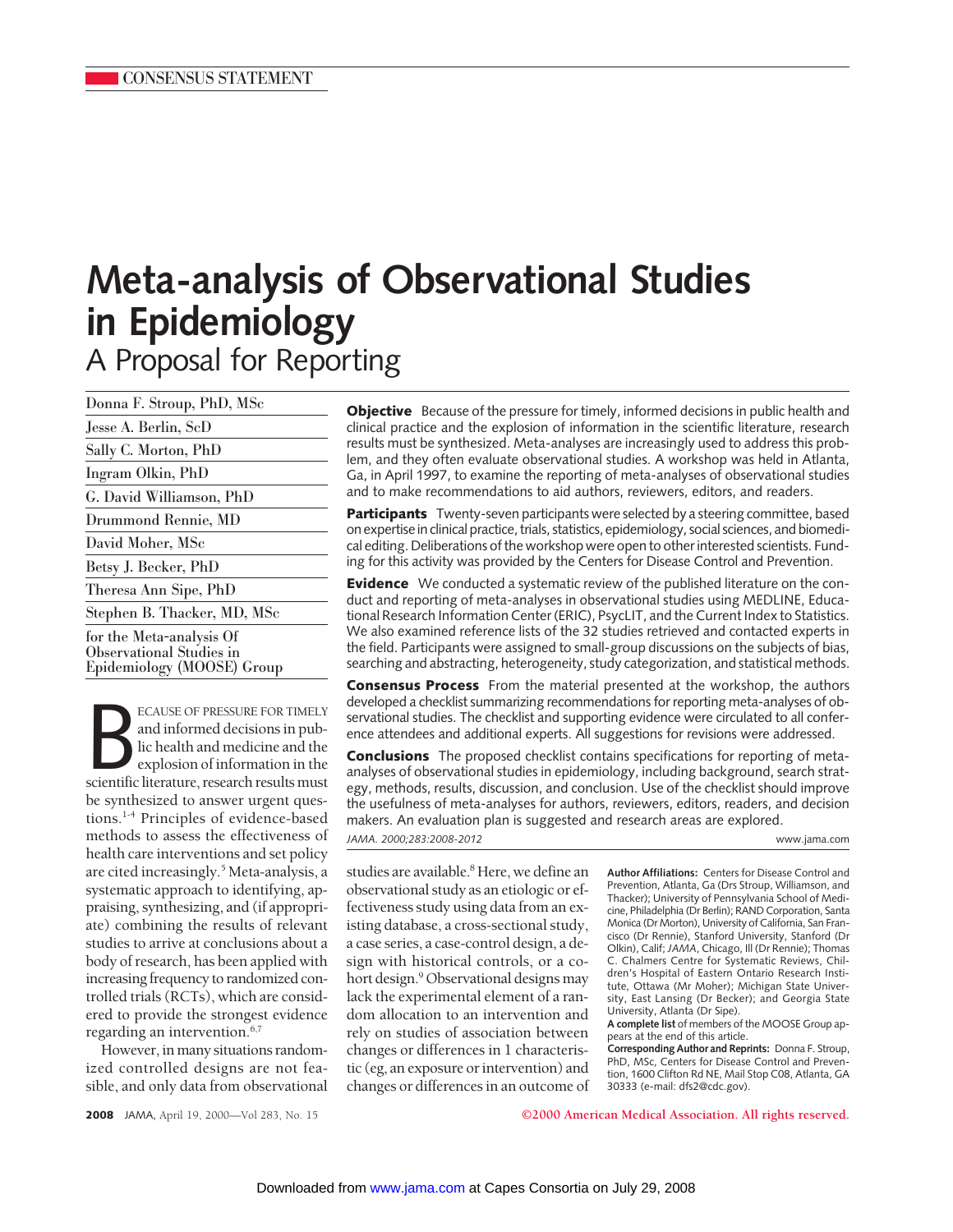interest. These designs have long been used in the evaluation of educational programs<sup>10</sup> and exposures that might cause disease or injury.<sup>11</sup> Studies of risk factors generally cannot be randomized because they relate to inherent human characteristics or practices, and exposing subjects to harmful risk factors is unethical.<sup>12</sup> At times, clinical data may be summarized in order to design a randomized comparison.<sup>13</sup> Observational data may also be needed to assess the effectiveness of an intervention in a community as opposed to the special setting of a controlled trial.<sup>14</sup> Thus, a clear understanding of the advantages and limitations of statistical syntheses of observational data is needed.15

Although meta-analysis restricted to RCTs is usually preferred to metaanalyses of observational studies, 16-18 the number of published meta-analyses concerning observational studies in health has increased substantially during the past 4 decades (678 in 1955- 1992, 525 in 1992-1995, and more than 400 in 1996 alone).<sup>19</sup>

While guidelines for meta-analyses have been proposed, many are written from the meta-analyst's (author's) rather than from the reviewer's, editor's, or reader's perspective<sup>20</sup> and restrict attention to reporting of meta-analyses of RCTs.<sup>21,22</sup> Meta-analyses of observational studies present particular challenges because of inherent biases and differences in study designs<sup>23</sup>; yet, they may provide a tool for helping to understand and quantify sources of variability in results across studies.<sup>24</sup>

We describe here the results of a workshop held in Atlanta, Ga, in April 1997, to examine concerns regarding the reporting of Meta-analysis Of Observational Studies in Epidemiology (MOOSE). This article summarizes deliberations of 27 participants (the MOOSE group) of evidence leading to recommendations regarding the reporting of meta-analyses. Meta-analysis of individual-level data from different studies, sometimes called "pooled analysis" or "meta-analysis of individual patient data,"25,26 has unique challenges that we will not address here. We propose a

checklist of items for reporting that builds on similar activities for  $RCTs^{22}$ and is intended for use by authors, reviewers, editors, and readers of metaanalyses of observational studies.

# **METHODS**

We conducted a systematic review of the published literature on the conduct and reporting of meta-analyses in observational studies. Databases searched included MEDLINE, Educational Resources Information Center, PsycLIT (http://www.wesleyan.edu /libr), and the Current Index to Statistics. In addition, we examined reference lists and contacted experts in the field. We used the 32 articles retrieved to generate the conference agenda and set topics of bias, searching and abstracting, heterogeneity, study categorization, and statistical methods. We invited experts in meta-analysis from the fields of clinical practice, trials, statistics, epidemiology, social sciences, and biomedical editing.

The workshop included an overview of the quality of reporting of metaanalyses in education and the social sciences. Plenary talks were given on the topics set by the conference agenda. For each of 2 sessions, workshop participants were assigned to 1 of 5 small discussion groups, organized around the topic areas. For each group, 1 of the authors served as facilitator, and a recorder summarized points of discussion for issues to be presented to all participants. Time was provided for the 2 recorders and 2 facilitators for each topic to meet and prepare plenary presentations given to the entire group. We proposed a checklist for metaanalyses of observational studies based on the deliberation of the independent groups. Finally, we circulated the checklist for comment to all conference attendees and representatives of several constituencies who would use the checklist.

## **RESULTS**

The checklist resulting from workgroup deliberations is organized around recommendations for reporting background, search strategy, methods, results, discussion, and conclusions (**TABLE**).

#### **Background**

Reporting of the background should include the definition of the problem under study, statement of hypothesis, description of the study outcome(s) considered, type of exposure or intervention used, type of study design used, and complete description of the study population. When combining observational studies, heterogeneity of populations (eg, US vs international studies), design (eg, case-control vs cohort studies), and outcome (eg, different studies yielding different relative risks that cannot be accounted for by sampling variation) is expected.8

#### **Search**

Reporting of the search strategy should include qualifications of the searchers, specification of databases used, search strategy and index terms, use of any special features (eg, "explosion"), search software used, use of hand searching and contact with authors, use of materials in languages other than English, use of unpublished material, and exclusion criteria used. Published research shows that use of electronic databases may find only half of all relevant studies, and contacting authors may be useful,<sup>27</sup> although this result may not be true for all topic areas.<sup>28</sup>

For example, a meta-analysis of depression in elderly medical inpatients<sup>29</sup> used 2 databases for the search. In addition, bibliographies of retrieved papers were searched. However, the authors did not report their search strategy in enough detail to allow replication. An example of a thorough "reject log" can be found in the report of a metaanalysis of electrical and magnetic field exposure and leukemia.30 Examples of a table characterizing studies included can be found in Franceschi et al<sup>31</sup> and Saag et al.<sup>32</sup> Complete specification of search strategy is not uniform; a review of 103 published meta-analyses in education showed that search procedures were described inadequately in the majority of the articles.<sup>10</sup>

**©2000 American Medical Association. All rights reserved.** JAMA, April 19, 2000—Vol 283, No. 15 **2009**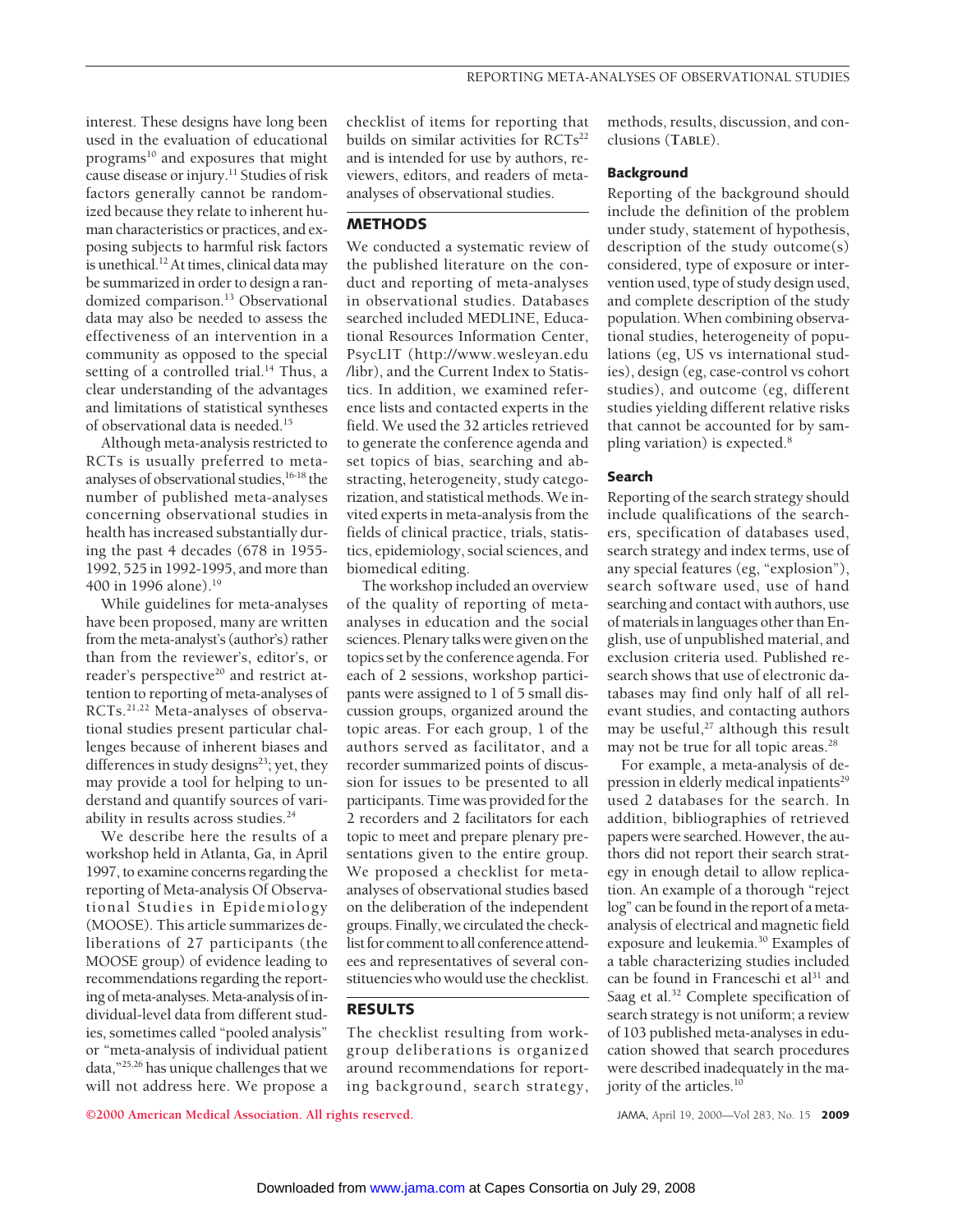### **Methods**

Items in this checklist section are concerned with the appropriateness of any quantitative summary of the data; degree to which coding of data from the articles was specified and objective; assessment of confounding, study quality, and heterogeneity; use of statistical methods; and display of results. Empirical evidence shows that reporting of procedures for classification and coding and quality assessment is often incomplete: fewer than half of the meta-analyses reported details of classifying and coding the primary study data, and only 22% assessed quality of the primary studies.<sup>10</sup>

We recognize that the use of quality scoring in meta-analyses of observational studies is controversial, as it is for RCTs,16,33 because scores constructed in an ad hoc fashion may lack demonstrated validity, and results may not be associated with quality.<sup>34</sup> Nevertheless, some particular aspects of study quality have been shown to be associated with effect: eg, adequate concealment of allocation in randomized trials.<sup>35</sup> Thus, key components of design, rather than aggregate scores themselves, may be important. For example, in a study of blinding (masking) of readers participating in meta-analyses, masking essentially made no difference in the summary odds ratios across the 5 meta-analyses.36 We recommend the reporting of quality scoring if it has been done and

| Table. A Proposed Reporting Checklist for Authors, Editors, and Reviewers of Meta-analyses<br>of Observational Studies                                                          |  |  |
|---------------------------------------------------------------------------------------------------------------------------------------------------------------------------------|--|--|
| Reporting of background should include                                                                                                                                          |  |  |
| Problem definition                                                                                                                                                              |  |  |
| Hypothesis statement                                                                                                                                                            |  |  |
| Description of study outcome(s)                                                                                                                                                 |  |  |
| Type of exposure or intervention used                                                                                                                                           |  |  |
| Type of study designs used                                                                                                                                                      |  |  |
| Study population                                                                                                                                                                |  |  |
| Reporting of search strategy should include                                                                                                                                     |  |  |
| Qualifications of searchers (eg, librarians and investigators)                                                                                                                  |  |  |
| Search strategy, including time period included in the synthesis and keywords                                                                                                   |  |  |
| Effort to include all available studies, including contact with authors                                                                                                         |  |  |
| Databases and registries searched                                                                                                                                               |  |  |
| Search software used, name and version, including special features used (eg, explosion)                                                                                         |  |  |
| Use of hand searching (eg, reference lists of obtained articles)                                                                                                                |  |  |
| List of citations located and those excluded, including justification                                                                                                           |  |  |
| Method of addressing articles published in languages other than English                                                                                                         |  |  |
| Method of handling abstracts and unpublished studies                                                                                                                            |  |  |
| Description of any contact with authors                                                                                                                                         |  |  |
| Reporting of methods should include                                                                                                                                             |  |  |
| Description of relevance or appropriateness of studies assembled for assessing the hypothesis<br>to be tested                                                                   |  |  |
| Rationale for the selection and coding of data (eg, sound clinical principles or convenience)                                                                                   |  |  |
| Documentation of how data were classified and coded (eg, multiple raters, blinding, and<br>interrater reliability)                                                              |  |  |
| Assessment of confounding (eg, comparability of cases and controls in studies where<br>appropriate)                                                                             |  |  |
| Assessment of study quality, including blinding of quality assessors; stratification or regression<br>on possible predictors of study results                                   |  |  |
| Assessment of heterogeneity                                                                                                                                                     |  |  |
| Description of statistical methods (eg, complete description of fixed or random effects models,                                                                                 |  |  |
| justification of whether the chosen models account for predictors of study results,<br>dose-response models, or cumulative meta-analysis) in sufficient detail to be replicated |  |  |
| Provision of appropriate tables and graphics                                                                                                                                    |  |  |
| Reporting of results should include                                                                                                                                             |  |  |
| Graphic summarizing individual study estimates and overall estimate                                                                                                             |  |  |
| Table giving descriptive information for each study included                                                                                                                    |  |  |
| Results of sensitivity testing (eg, subgroup analysis)                                                                                                                          |  |  |
| Indication of statistical uncertainty of findings                                                                                                                               |  |  |
| Reporting of discussion should include                                                                                                                                          |  |  |
| Quantitative assessment of bias (eg, publication bias)                                                                                                                          |  |  |
| Justification for exclusion (eg, exclusion of non-English-language citations)                                                                                                   |  |  |
| Assessment of quality of included studies                                                                                                                                       |  |  |
| Reporting of conclusions should include                                                                                                                                         |  |  |
| Consideration of alternative explanations for observed results                                                                                                                  |  |  |
| Generalization of the conclusions (ie, appropriate for the data presented and within the domain<br>of the literature review)                                                    |  |  |
| Guidelines for future research                                                                                                                                                  |  |  |
| Disclosure of funding source                                                                                                                                                    |  |  |
|                                                                                                                                                                                 |  |  |

also recommend subgroup or sensitivity analysis rather than using quality scores as weights in the analysis.<sup>37,38</sup>

While some control over heterogeneity of design may be accomplished through the use of exclusion rules, we recommend using broad inclusion criteria for studies, and then performing analyses relating design features to outcome.8 In cases when heterogeneity of outcomes is particularly problematic, a single summary measure may well be inappropriate.39 Analyses that stratify by study feature or regression analysis with design features as predictors can be useful in assessing whether study outcomes indeed vary systematically with these features.<sup>40</sup>

Investigating heterogeneity was a key feature of a meta-analysis of observational studies of asbestos exposure and risk of gastrointestinal cancer.<sup>41</sup> The authors of the meta-analysis hypothesized that studies allowing for a latent period between the initiation of exposure and any increases in risk should show, on average, appropriately higher standardized mortality ratios than studies that ignored latency. In other words, the apparent effect of exposure would be attenuated by including the latent period in the calculation of time at risk (the "denominator"), since exposurerelated deaths (the "numerator") would, by definition, not occur during that latent period (**FIGURE**).

In fact, the data suggested that studies allowing for latent periods found on average somewhat higher standardized mortality ratios than studies ignoring latency. This example shows that sources of bias and heterogeneity can be hypothesized prior to analysis and subsequently confirmed by the analysis.

#### **Results**

Recommendations for reporting of results include graphical summaries of study estimates and any combined estimate, a table listing descriptive information for each study, results of sensitivity testing and any subgroup analysis, and an indication of statistical uncertainty of findings.

**2010** JAMA, April 19, 2000—Vol 283, No. 15 **©2000 American Medical Association. All rights reserved.**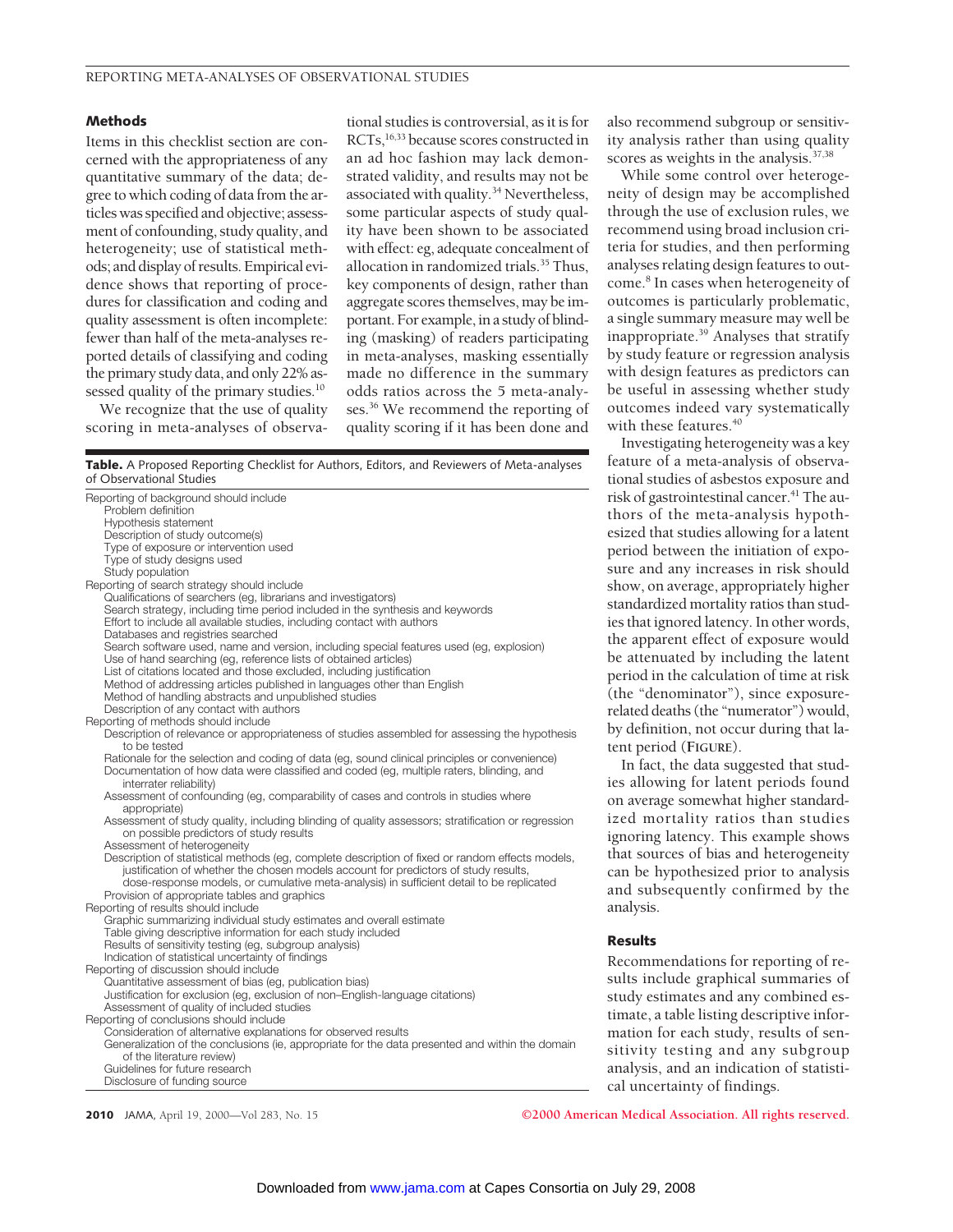#### **Discussion**

The discussion should include issues related to bias, including publication bias, confounding, and quality. Bias can occur in the original studies (resulting from flaws in the study design that tend to distort the magnitude or direction of associations in the data) or from the way in which studies are selected for inclusion.42 Publication bias, the selective publication of studies based on the magnitude (usually larger) and direction of their findings, represents a particular threat to the validity of meta-analysis of observational studies.43-45 Thorough specifications of quality assessment can contribute to understanding some of the variations in the observational studies themselves. Methods should be used to aid in the detection of publication bias, eg, fail-safe procedures or funnel plots.<sup>46</sup>

Schlesselman<sup>47</sup> comments on such biases in assessing the possible association between endometrial cancer and oral contraceptives. This meta-analysis combined both cohort and casecontrol studies and used a sensitivity analysis to illustrate the influence of specific studies, such as those published in English.

#### **Conclusion**

Due to these biases in observational studies, the conclusion of the report should contain consideration of alternative explanations for observed results and appropriate generalizations of the conclusion. A carefully conducted meta-analysis can reveal areas warranting further research. Finally, since funding source has been shown to be an important source of heterogeneity,<sup>48</sup> the sponsoring organization should be disclosed and any effect on analysis should be examined.

# **COMMENT**

Taking stock of what is known in any field involves reviewing the existing literature, summarizing it in appropriate ways, and exploring the implications of heterogeneity of population and study for heterogeneity of study results. Meta-analysis provides a systematic way of performing this research synthesis, while indicating when more research is necessary.

The application of formal metaanalytic methods to observational studies has been controversial.<sup>42</sup> One reason for this has been that potential biases in the original studies, relative to the biases in RCTs, make the calculation of a single summary estimate of effect of exposure potentially misleading. Similarly, the extreme diversity of study designs and populations in epidemiology makes the interpretation of simple summaries problematic, at best. In addition, methodologic issues related specifically to metaanalysis, such as publication bias, could have particular impact when combining results of observational studies.<sup>44,47</sup>

Despite these challenges, metaanalyses of observational studies continue to be one of the few methods for assessing efficacy and effectiveness and are being published in increasing numbers. Our goal is to improve the reporting of these meta-analyses so that readers can understand what was done in a given analysis, who did it, and why it was done. If bias is a problem, we suggest that an informative approach is to use broad inclusion criteria for studies and then to perform analyses (when the data permit) relating suspected sources of bias and variability to study findings.

Methodologic and interpretational concerns make the clear and thorough reporting of meta-analyses of observational studies absolutely essential. Our workshop was convened to address the problem of increasing diversity and variability that exist in reporting metaanalyses of observational studies. In constructing the checklist, we have attempted, where possible, to provide references to literature justifying the inclusion of particular items.

Assessment of the usefulness of recommendations for reporting is dependent on a well-designed and effectively conducted evaluation. The workshop participants proposed a 3-pronged approach to determine usefulness and implementation of these recommendations.

First, further comments should be incorporated into revisions of the check-

| Figure. Effect of Latent Period on<br>Heterogeneity |                       |                  |  |  |
|-----------------------------------------------------|-----------------------|------------------|--|--|
| I atent Period                                      |                       | Time-at-Risk     |  |  |
| <b>Exposure-Related Deaths</b>                      |                       | Exposure-Related |  |  |
| Do Not Occur                                        |                       | Deaths Occur     |  |  |
| Start of                                            | At-Risk Period Begins |                  |  |  |
| Exposure                                            | Time                  |                  |  |  |

list, to ensure its usefulness to journal reviewers and editors. The US Food and Drug Administration (FDA) receives and reviews petitions and applications for approval of regulated products and/or their labeling. The FDA's Center for Food Safety and Applied Nutrition is now receiving applications that use results of meta-analyses in support of the requested action. The revised checklist should be tested during the review of an application. One might randomly assign FDA reviewers who encounter systematic reviews of observational studies to use the checklist or not. Since the requirements for reporting for regulatory purposes might not completely coincide with those in the checklist and since sample size (the number of formal systematic reviews received by the FDA) might be small, this evaluation should document any potential incompatibility between requirements for regulatory reporting and the checklist.

Second, we will work with the Cochrane Collaboration to promote the use of these recommendations by Cochrane collaborative review groups.<sup>49</sup> Members of the Cochrane Collaboration are involved routinely in performing systematic reviews. Some are now incorporating nonrandomized studies out of necessity. A trial of use of the checklist could be compared with the FDA experience.

Third, an evaluation of the checklist by authors, reviewers, readers, and editors could compare objective measures of the quality of articles written with and without the formal use of the guidelines. A challenge to the use of quality measures would be arriving at a valid measure of quality. A more important end point for trials in journals

**©2000 American Medical Association. All rights reserved.** JAMA, April 19, 2000—Vol 283, No. 15 **2011**